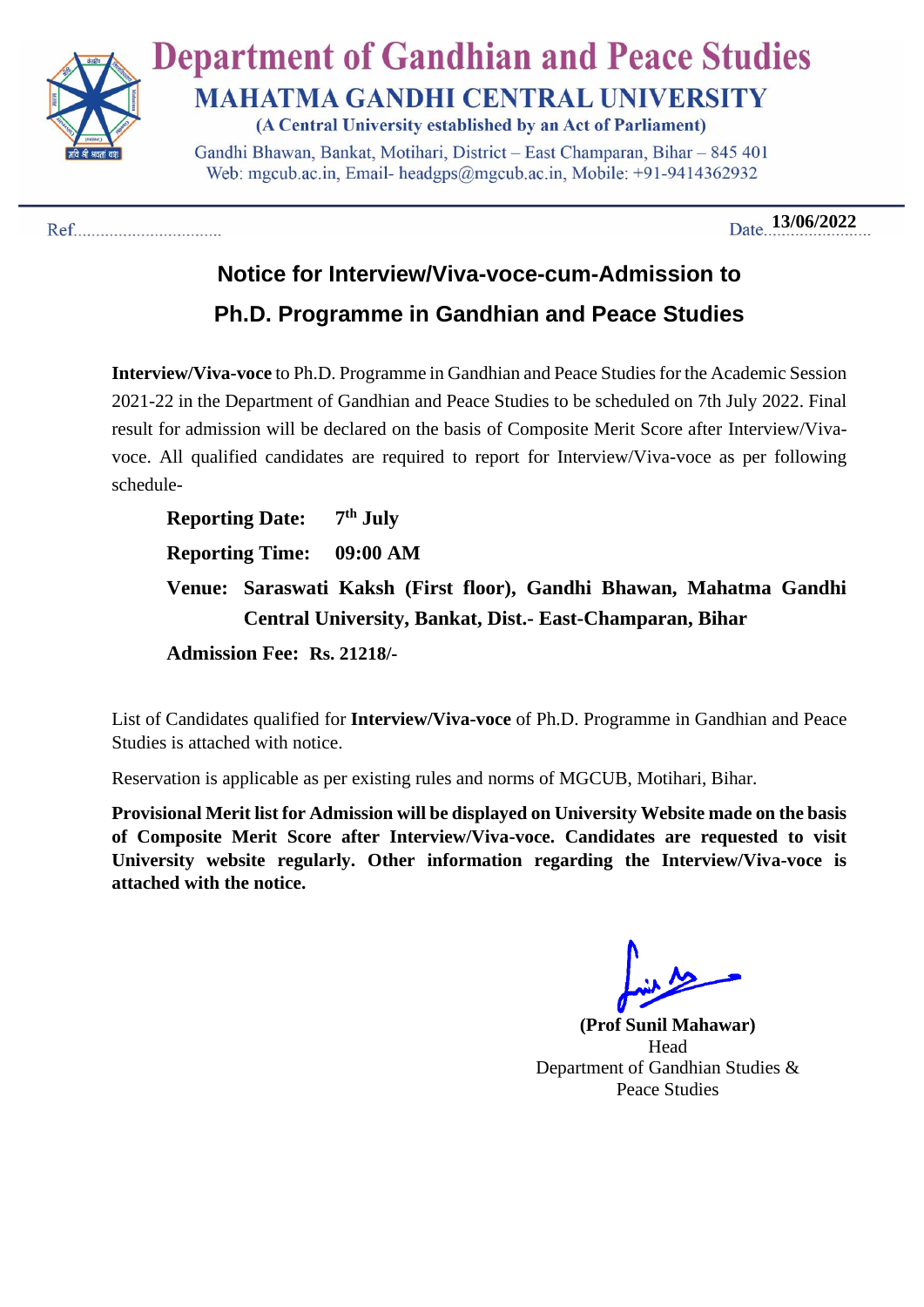#### **GENERAL INSTRUCTIONS**

- 1. Candidates are advised to follow the COVID guidelines at the time of Interview/Viva-voce.
- 2. Provisional admission shall be strictly based on merit list derived from the composite score of Marks of Entrance Test and Marks of Interview/Viva-voce in accordance to the provisions made in the University Ordinance.
- **3. All candidates appearing for the interview/viva-voce are required to send a concept note about 1000 to 1500 words based on their area of interest, through mail to [mgcubgpswebinar@gmail.com](mailto:mgcubgpswebinar@gmail.com) by 30-06-2022 and bring two copies of the same at the time of Interview/viva-voce. (It is mandatory)**
- 4. All candidates are advised to check their eligibility for respective programmes as notified by MGCU admission prospectus 2021-22 [\(http://mgcub.ac.in\)](http://mgcub.ac.in/) before appearing for Interview/viva-voce.
- 5. Merely obtaining the cut-off percentile or bringing Demand Draft does not guarantee for admission.
- 6. Candidates are required to report personally on the scheduled date and time to the venue along with required documents.
- **7. Candidates who fail to report personally for provisional admission along with all the original documents on the scheduled date and time shall forfeit their claim to be considered for final merit list.**
- 8. The provisional admission of a candidate who has passed his/her qualifying examination from a Foreign University will be subject to his/her qualification being found equivalent to the qualifications prescribed by the University.
- 9. The candidates shall be required to pay the fees in the form of **Bank Challan or Demand Draft drawn in favour of "Mahatma Gandhi Central University" payable at Motihari** at the time of admission.
- 10. Candidates who fail to make the payment by due date shall not be considered for provisional admission and the seat will be given to the next candidate in the merit list/waiting list (if any).
- 11. In case of any dispute related to the provisional admission, the High Court of Patna shall have jurisdiction.
- 12. Any addendum/corrigendum/notices to this notification shall be published only on the University website (www.mgcub.ac.in). Therefore, Candidates are advised to check the University website regularly for any updates.
- 13. No TA/DA will be paid to the candidates for appearing in Interview/viva-voce for admission to the above programme.
- **Note: The scheduled Interview/Viva-voce for provisional admission is likely to be continued till late evening or next-day depending upon the circumstances. Therefore, the candidates are advised to make their own arrangement for stay etc. accordingly.**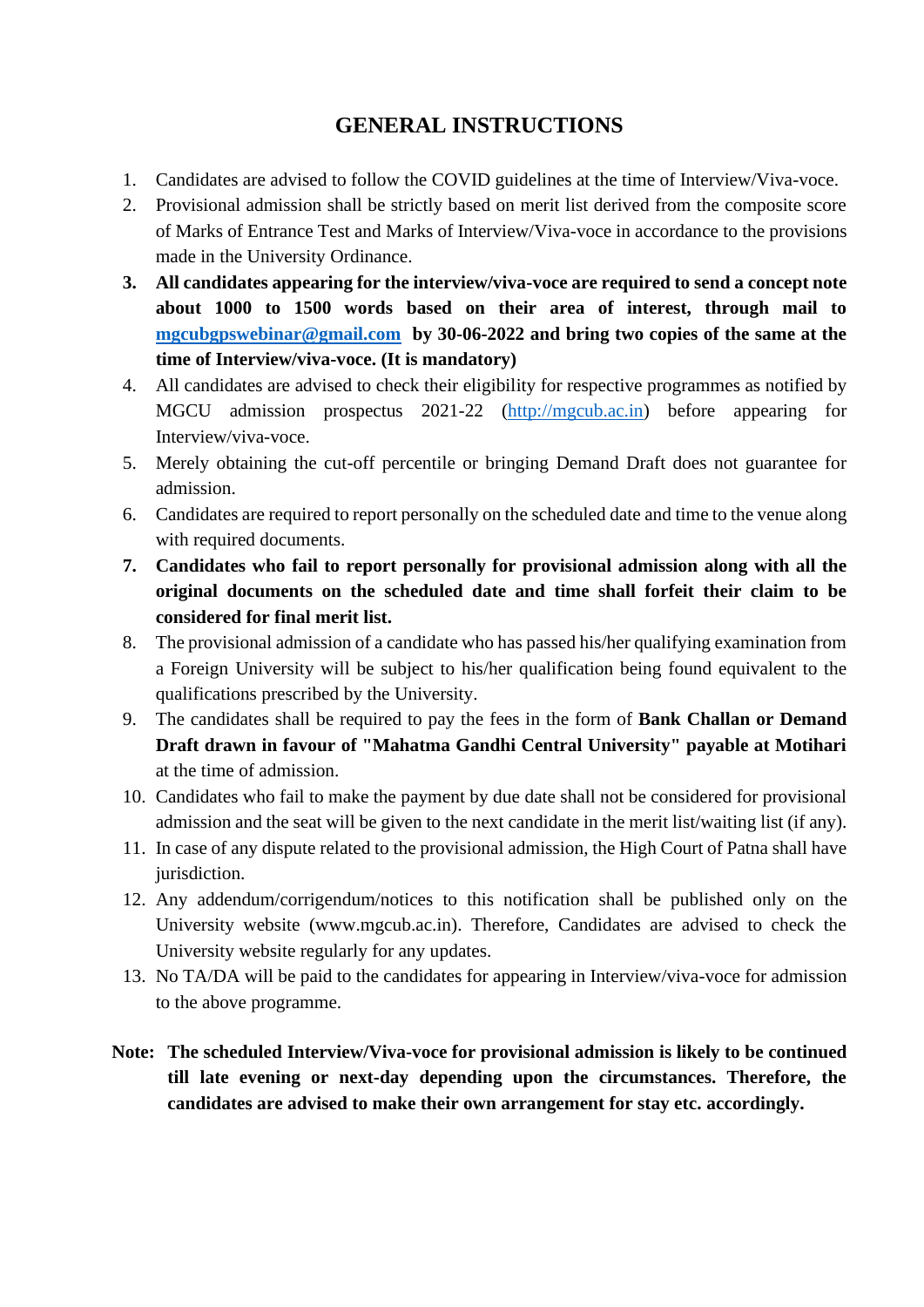#### **LIST OF DOCUMENTS REQUIRED FOR ADMISSION**

The candidates are required to be present in person and bring the following documents in **original** as well as a set of **self**-**attested photocopies** at the time of reporting **(Candidates who fail to bring these documents shall not be considered for admission and the seat will be given to the next candidate in the merit list/waiting list (if any)**:

- 1. Copy of submitted online application form.
- 2. Mark sheets and certificates of 10th and 12th.
- 3. Marks sheets and Certificates of Graduation and Post-Graduation, M.Phil. etc.
- 4. Certificate of UGC-NET-JRF/ NET/ SLET/ Teacher Fellowship, etc.
- 5. Five copies of recent passport size photographs.
- 6. Self-attested copy of AADHAR card.
- 7. Original Extra Co-Curricular Activities Certificates.
- 8. Bank Account detail of student i.e. Account No., IFSC-Code, Name of account holder & address of Bank.
- 9. A Character certificate from the Head of the Institution last attended.
- 10. Transfer/Migration Certificate (in original) from the Head of the Institution/University last attended.
- 11. Affidavit for intervening period/gap of over three years, if applicable on 10/- stamp paper.
- 12. SC/ST/OBC/PWD/EWS Certificate as per GOI rules, wherever applicable.
- 13. No Objection Certificate (NOC) and Leave permission from Employers, wherever applicable.
- 14. Anti-ragging forms duly signed by the students & parents/guardians. (Format attached at Annexure-I and Annexure-II in the University Prospectus).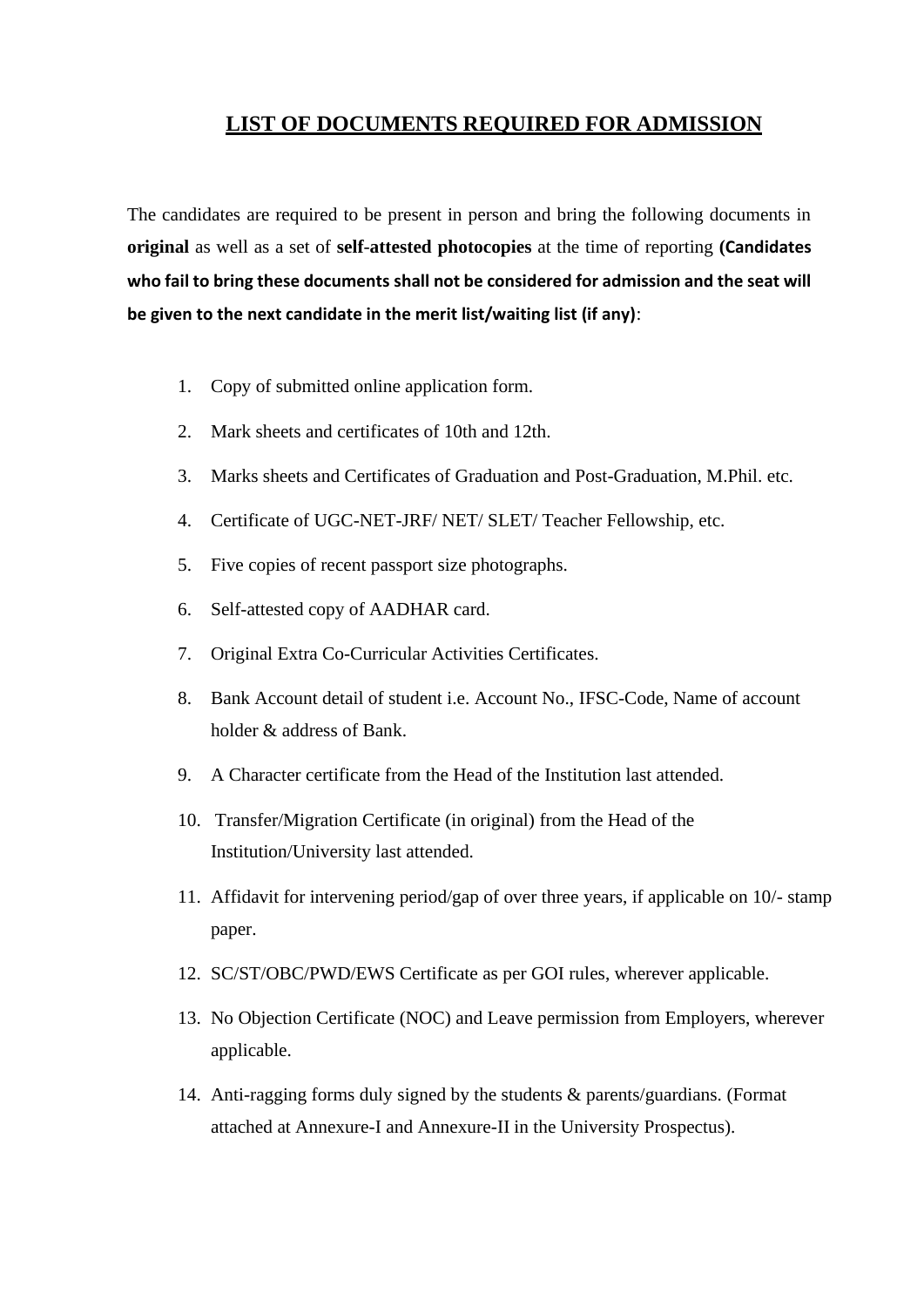**List of Qualified Candidates for Interview/Viva-voce in Ph.D. Programme of Gandhian and Peace Studies**

| Roll<br><b>Number</b> | <b>Candidate ID</b> | <b>Candidate's Name</b>              | <b>Father's Name</b>                  | Category        | Gender |
|-----------------------|---------------------|--------------------------------------|---------------------------------------|-----------------|--------|
|                       |                     |                                      |                                       |                 |        |
| 524057                | MGCUB-STUD-21-5980  | Gunja Kumari                         | Ratneshwar Kumar                      | EWS             | Female |
|                       |                     |                                      |                                       |                 |        |
| 524013                | MGCUB-STUD-21-5128  | Gulshan Kumar                        | Vinod Kumar Singh                     | General         | Male   |
| 524043                | MGCUB-STUD-21-7179  | <b>NEHAL KISHORE</b>                 | <b>NAND KISHORE</b><br><b>THAKUR</b>  | General         | Male   |
| 524039                | MGCUB-STUD-21-4227  | KUMAR DEVASHISH                      | MUNESHWAR<br>YADAV                    | General         | Male   |
| 524110                | MGCUB-STUD-21-17703 | YUVRAJ GAURAV<br><b>SINGH</b>        | SURAJ SINGH                           | General         | Male   |
| 524017                | MGCUB-STUD-21-1356  | Kushank kumar                        | Vishwas Kumar                         | OBC             | Male   |
| 524036                | MGCUB-STUD-21-17283 | <b>ANUP RAJ</b>                      | <b>LAL BABU SINGH</b>                 | OBC             | Male   |
| 524058                | MGCUB-STUD-21-3779  | Hari om                              | Prem chand                            | <b>OBC</b>      | Male   |
| 524060                | MGCUB-STUD-21-17706 | Isha singh                           | Ajay kumar singh                      | OBC             | Female |
| 524012                | MGCUB-STUD-21-1976  | <b>GAZALA TABASSUM</b>               | <b>MD RAHMAT ALI</b>                  | OBC             | Female |
| 524019                | MGCUB-STUD-21-7003  | Md Yasir Ali                         | Ali Raza                              | General         | Male   |
| 524059                | MGCUB-STUD-21-17286 | Hema                                 | Radharaman                            | General         | Female |
| 524071                | MGCUB-STUD-21-4867  | PANKAJ KUMAR JHA                     |                                       | EWS             | Male   |
| 524104                | MGCUB-STUD-21-7157  | SACHCHIDA NAND<br>TRIPATHI           | <b>GURU PRASAD</b><br><b>TRIPATHI</b> | EWS             | Male   |
| 524105                | MGCUB-STUD-21-6367  | SAUMYA                               | <b>AMRESH CHANDRA</b><br>TIWARI       | General         | Female |
| 524010                | MGCUB-STUD-21-18132 | <b>BABLI KUMARI</b>                  | KRISHNA NATH<br>TIWARI                | General         | Female |
| 524026                | MGCUB-STUD-21-4264  | Ravi Kumar                           | Prahlad Prasad                        | OBC             | Male   |
| 524054                | MGCUB-STUD-21-17398 | <b>BRIJESH KUMAR</b><br>YADAV        | JAY NATH YADAV                        | <b>OBC</b>      | Male   |
| 524055                | MGCUB-STUD-21-4968  | Deepak Kumar                         | Naresh Kumar                          | SC              | Male   |
| 524069                | MGCUB-STUD-21-5121  | Omprakash kumar                      | Satyanarayan Sah                      | <b>OBC</b>      | Male   |
| 524053                | MGCUB-STUD-21-98    | <b>BALJEET KUMAR</b><br><b>SINGH</b> | DEVENDRA SINGH                        | <b>OBC</b>      | Male   |
| 524092                | MGCUB-STUD-21-17387 | Amartya upadhyay                     | Rameshwar nath<br>upadhyay            | EWS             | Male   |
| 524108                | MGCUB-STUD-21-4731  | <b>SUNIL KUMAR</b><br>CHAUDHARI      | <b>RAMEKBAL</b><br>CHAUDHARI          | $\overline{SC}$ | Male   |
| 524028                | MGCUB-STUD-21-2767  | Ritesh Ranjan                        | Ashok kumar                           | <b>OBC</b>      | Male   |